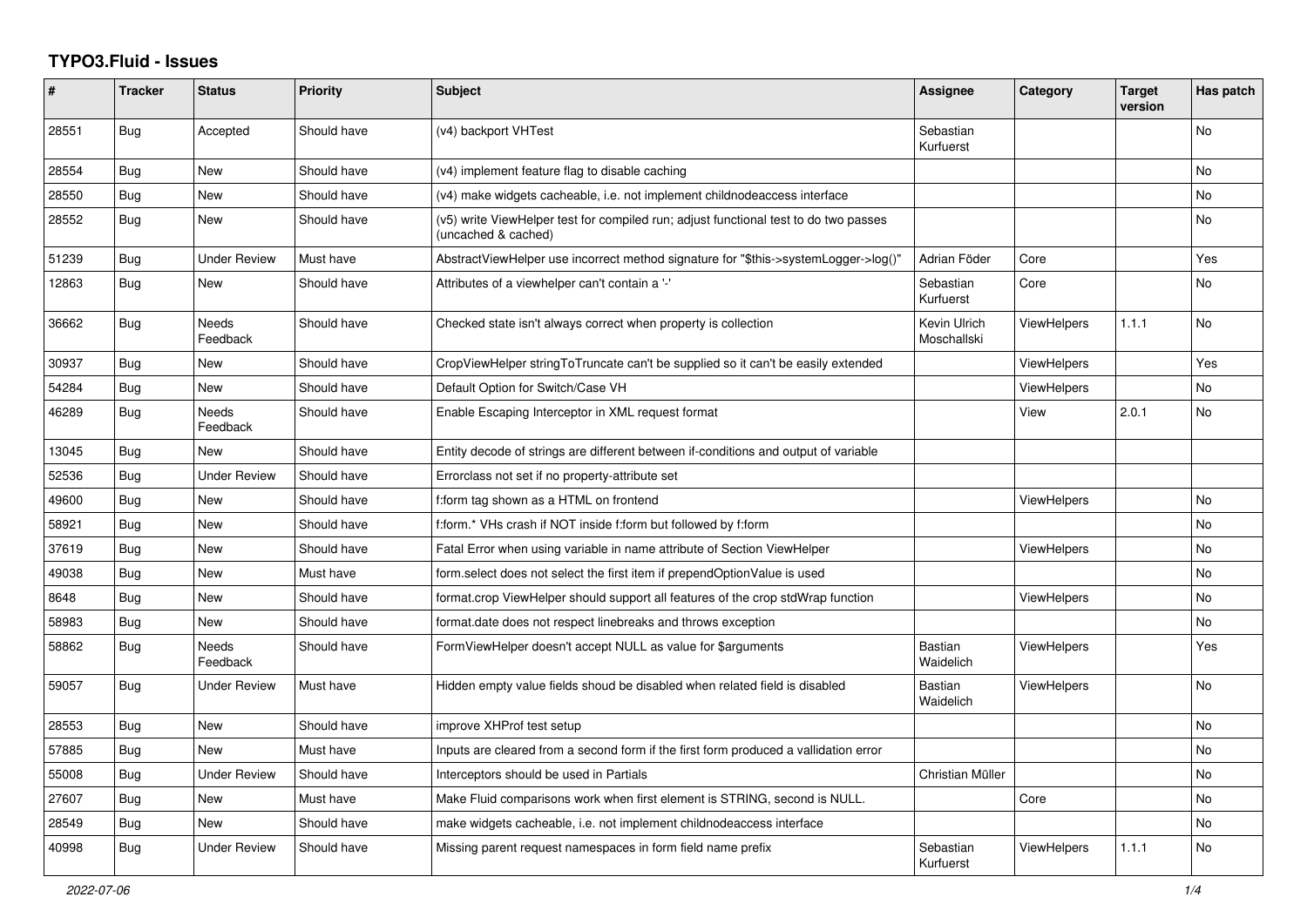| #     | <b>Tracker</b> | <b>Status</b>            | <b>Priority</b> | <b>Subject</b>                                                                            | <b>Assignee</b>             | Category           | <b>Target</b><br>version | Has patch |
|-------|----------------|--------------------------|-----------------|-------------------------------------------------------------------------------------------|-----------------------------|--------------------|--------------------------|-----------|
| 33628 | Bug            | <b>Needs</b><br>Feedback | Must have       | Multicheckboxes (multiselect) for Collections don't work                                  | Christian Müller            | ViewHelpers        |                          | No        |
| 40064 | Bug            | New                      | Must have       | Multiselect is not getting persisted                                                      |                             | ViewHelpers        |                          | No        |
| 53806 | Bug            | <b>Under Review</b>      | Should have     | Paginate widget maximumNumberOfLinks rendering wrong number of links                      | <b>Bastian</b><br>Waidelich | Widgets            |                          | No        |
| 36655 | Bug            | <b>New</b>               | Should have     | Pagination Links                                                                          |                             | Widgets            |                          | No        |
| 45384 | Bug            | New                      | Must have       | Persisted entity object in widget-configuration cannot be deserialized (after reload)     |                             | Widgets            | 2.0.1                    | No        |
| 34682 | <b>Bug</b>     | <b>Under Review</b>      | Should have     | Radio Button missing checked on validation error                                          |                             | <b>ViewHelpers</b> |                          | No        |
| 38369 | <b>Bug</b>     | New                      | Must have       | Resource ViewHelpers should not fall back to request package                              |                             | View               |                          | No        |
| 39990 | Bug            | New                      | Should have     | Same form twice in one template: hidden fields for empty values are only rendered<br>once |                             | Core               |                          | No        |
| 65424 | Bug            | <b>Under Review</b>      | Should have     | SelectViewHelper must respect option(Value Label)Field for arrays                         |                             | ViewHelpers        |                          | <b>No</b> |
| 44234 | <b>Bug</b>     | <b>Under Review</b>      | Should have     | selectViewHelper's sorting does not respect locale collation                              |                             | ViewHelpers        | 2.1                      | No        |
| 60856 | Bug            | <b>New</b>               | Must have       | Target attribute not supported by the form viewhelper                                     |                             | ViewHelpers        |                          | Yes       |
| 52591 | Bug            | New                      | Should have     | The Pagination Widget broken for joined objects                                           |                             |                    |                          | No        |
| 3481  | Bug            | New                      | Should have     | Use ViewHelperVariableContainer in PostParseFacet                                         |                             | Core               |                          | No        |
| 33551 | Bug            | New                      | Must have       | View helper values break out of a partial scope                                           | Sebastian<br>Kurfuerst      | Core               |                          | No        |
| 47006 | Bug            | <b>Under Review</b>      | Should have     | widget identifier are not unique                                                          |                             |                    |                          | No        |
| 52419 | Bug            | New                      | Should have     | Wrong PHPDocs notation for default value inline f:translate viewhelper                    |                             |                    | 2.0                      | No        |
| 50888 | <b>Bug</b>     | <b>Under Review</b>      | Should have     | WSOD by changing name of section and if Fluid caches are generated                        |                             |                    |                          | No        |
| 46257 | Feature        | <b>Under Review</b>      | Should have     | Add escape sequence support for Fluid                                                     |                             | Core               |                          | No.       |
| 60003 | Feature        | New                      | Should have     | Add required-Attribute to f:form.password                                                 |                             | ViewHelpers        |                          | No        |
| 40081 | Feature        | New                      | Should have     | Allow assigned variables as keys in arrays                                                |                             |                    |                          | No        |
| 43346 | Feature        | <b>Under Review</b>      | Should have     | Allow property mapping configuration via template                                         | Karsten<br>Dambekalns       | ViewHelpers        | 2.1                      | No        |
| 36410 | Feature        | New                      | Should have     | Allow templates to send arguments back to layout                                          |                             | ViewHelpers        |                          | No        |
| 48355 | Feature        | New                      | Could have      | Assign output of viewhelper to template variable for further processing.                  |                             |                    |                          |           |
| 46545 | Feature        | New                      | Should have     | Better support for arrays in options of SelectViewHelper                                  |                             |                    |                          | No        |
| 3291  | Feature        | Needs<br>Feedback        | Should have     | Cacheable viewhelpers                                                                     |                             |                    |                          | No        |
| 60181 | Feature        | New                      | Could have      | Caching mechanism for Fluid Views/Templates                                               |                             | View               |                          | No        |
| 38130 | Feature        | New                      | Should have     | Checkboxes and multiple select fields should have an assignable default value             |                             |                    |                          | No        |
| 7608  | Feature        | New                      | Could have      | Configurable shorthand/object accessor delimiters                                         |                             | Core               |                          | Yes       |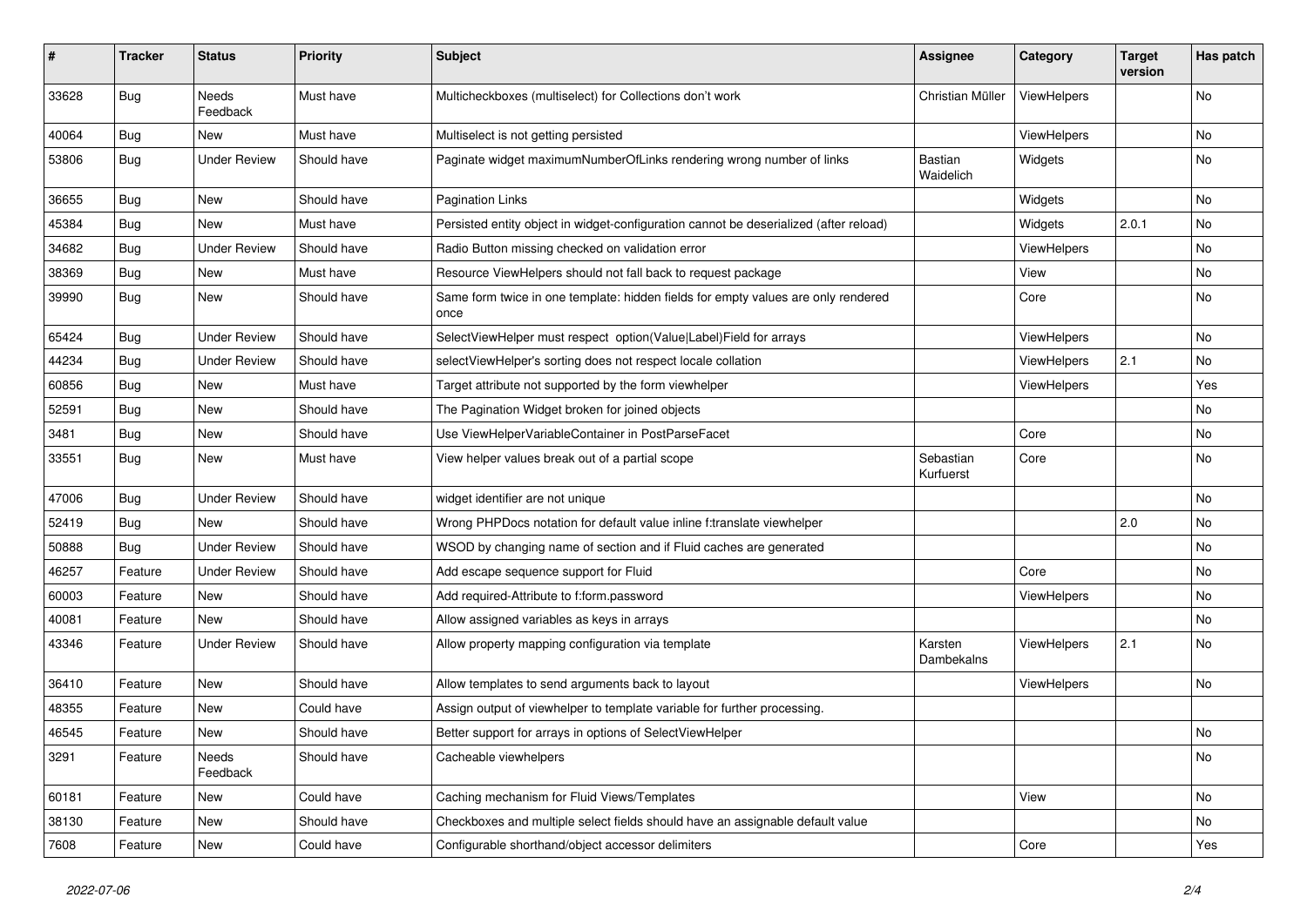| #     | <b>Tracker</b> | <b>Status</b>       | <b>Priority</b>      | <b>Subject</b>                                                                                       | <b>Assignee</b>        | Category    | <b>Target</b><br>version | Has patch |
|-------|----------------|---------------------|----------------------|------------------------------------------------------------------------------------------------------|------------------------|-------------|--------------------------|-----------|
| 52640 | Feature        | <b>Under Review</b> | Should have          | Create an UnlessViewHelper as opposite to the IfViewHelper                                           | Marc Neuhaus           |             |                          | No        |
| 3725  | Feature        | New                 | Could have           | <b>CSS Engine</b>                                                                                    | Christian Müller       | ViewHelpers |                          | No        |
| 1907  | Feature        | New                 | Could have           | Default values for view helpers based on context                                                     |                        | Core        |                          |           |
| 45345 | Feature        | Needs<br>Feedback   | Should have          | Easy to use comments for fluid that won't show in output                                             |                        |             |                          |           |
| 45153 | Feature        | New                 | Should have          | f:be.menus.actionMenuItem - Detection of the current select option is insufficient                   |                        |             |                          | No        |
| 62346 | Feature        | New                 | Could have           | f:comment should have high precende                                                                  |                        | Core        | 3.x                      | No        |
| 31955 | Feature        | New                 | Should have          | f:uri.widget                                                                                         |                        | Widgets     |                          | No        |
| 10472 | Feature        | New                 | Could have           | Fluid Standalone distribution                                                                        |                        | Core        |                          | No        |
| 9005  | Feature        | Accepted            | Could have           | Fluid Template Analyzer (FTA)                                                                        | Sebastian<br>Kurfuerst |             |                          |           |
| 4704  | Feature        | New                 | Should have          | Improve parsing exception messages                                                                   |                        | Core        |                          |           |
| 37095 | Feature        | New                 | Should have          | It should be possible to set a different template on a Fluid TemplateView inside an<br>action        | Christopher<br>Hlubek  |             |                          | No        |
| 51100 | Feature        | New                 | Must have            | Links with absolute URI should have the option of URI Scheme                                         |                        | ViewHelpers |                          | No        |
| 33394 | Feature        | Needs<br>Feedback   | Should have          | Logical expression parser for BooleanNode                                                            | <b>Tobias Liebig</b>   | Core        |                          | No        |
| 30555 | Feature        | New                 | Could have           | Make TagBuilder more extensible                                                                      |                        | Core        |                          | No        |
| 42397 | Feature        | New                 | Should have          | Missing viewhelper for general links                                                                 |                        |             |                          | No        |
| 36559 | Feature        | <b>New</b>          | Could have           | New widget progress bar                                                                              |                        |             |                          | Yes       |
| 5933  | Feature        | Accepted            | Should have          | Optional section rendering                                                                           | Sebastian<br>Kurfuerst | ViewHelpers |                          | No        |
| 60271 | Feature        | New                 | Should have          | Paginate viewhelper, should also support arrays                                                      |                        |             |                          | No        |
| 39936 | Feature        | New                 | Should have          | registerTagAttribute should handle default values                                                    |                        | ViewHelpers |                          | No        |
| 33215 | Feature        | New                 | Should have          | RFC: Dynamic values in ObjectAccess paths                                                            |                        |             |                          | No        |
| 8989  | Feature        | Needs<br>Feedback   | Could have           | Search path for fluid template files                                                                 |                        | View        |                          | No        |
| 49756 | Feature        | <b>Under Review</b> | Should have          | Select values by array key in checkbox viewhelper                                                    |                        |             |                          | No        |
| 9514  | Feature        | New                 | Should have          | Support explicit Array Arguments for ViewHelpers                                                     |                        |             |                          |           |
| 51277 | Feature        | New                 | Should have          | ViewHelper context should be aware of actual file occurrence                                         |                        |             |                          | No        |
| 9950  | Task           | New                 | Should have          | Binding to nested arrays impossible for form-elements                                                |                        | ViewHelpers |                          |           |
| 26664 | Task           | New                 | Won't have this time | Clean up Form ViewHelpers                                                                            |                        | ViewHelpers |                          | No        |
| 47669 | Task           | New                 | Should have          | FormViewHelper does not define the default request method                                            |                        |             |                          | No        |
| 5636  | Task           | <b>Under Review</b> | Must have            | Form_RadioViewHelper and CheckBoxViewHelper miss check for existing object<br>before it is accessed. |                        |             |                          | No        |